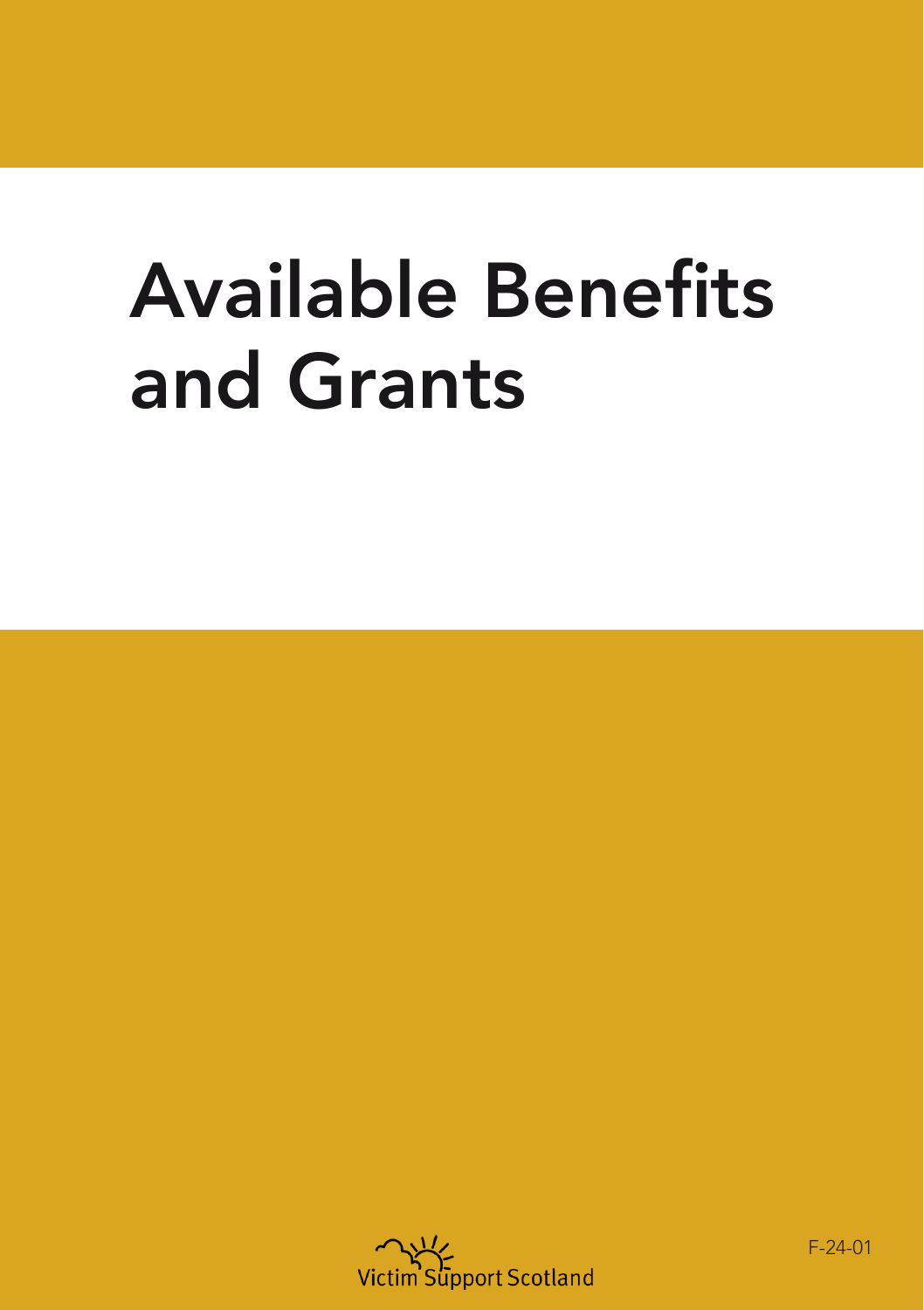## State Benefits

You may be able to receive some benefits. State benefits have deadlines for application and may only award you money for a certain amount of time.

You can ask your Key Worker to explain these benefits in more detail.

## Local Grants and Loans

Crisis and care grants become available to people in extreme situations which have resulted in unexpected expenses.

Unlike benefits these are awarded by your local council. The application process for these varies between each council area.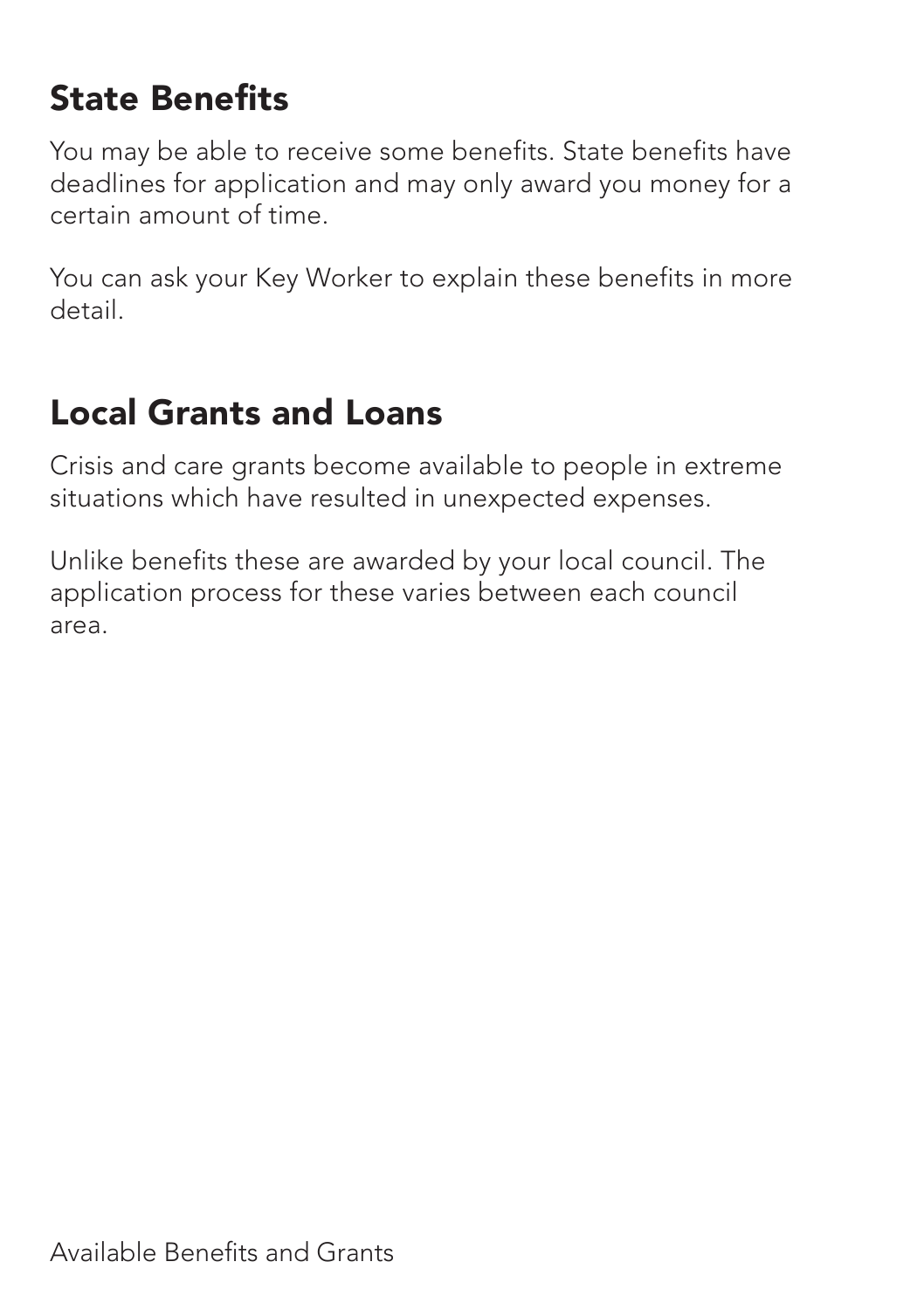